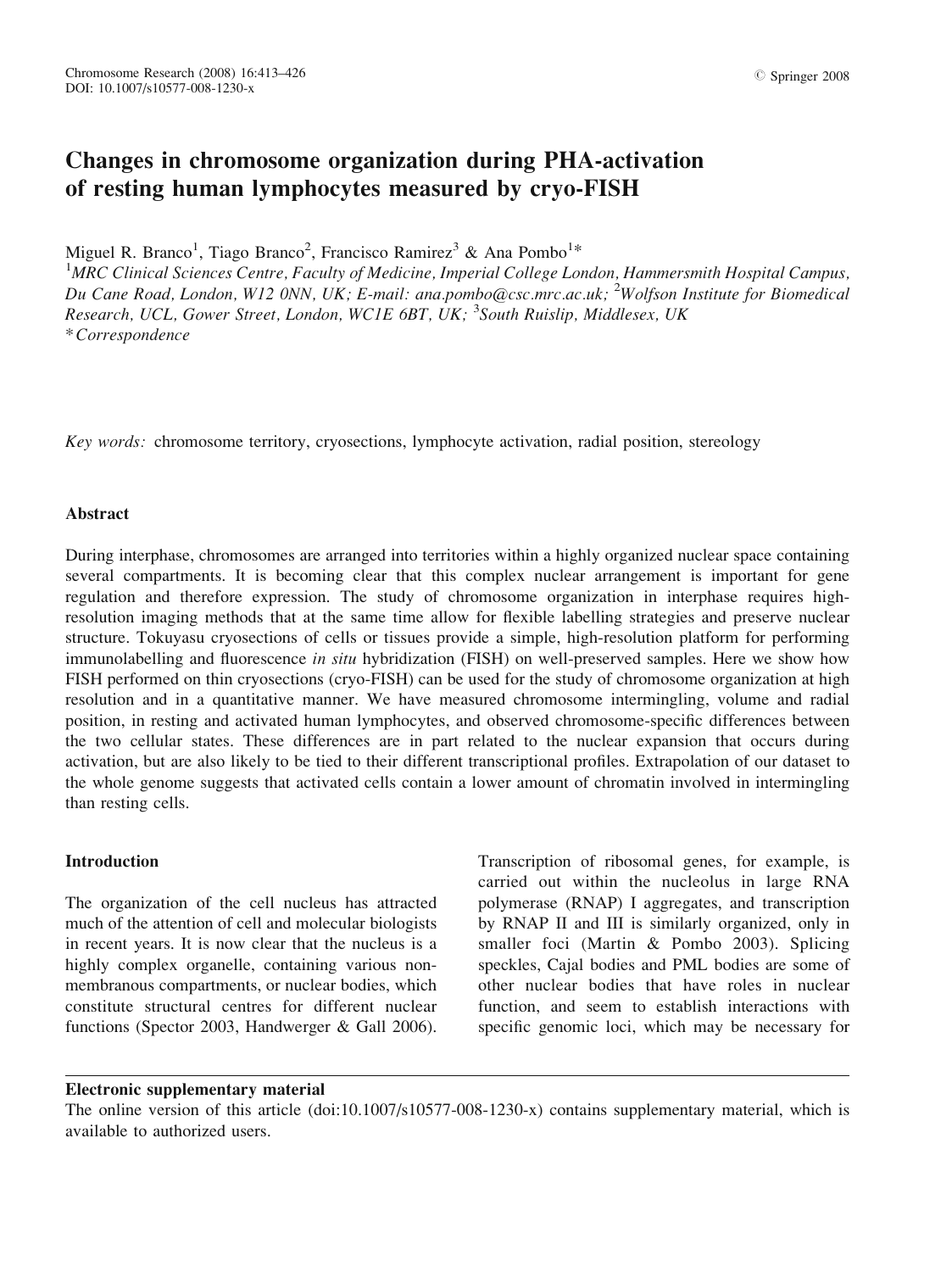their function (Lamond and Spector 2003, Dellaire & Bazett-Jones 2004, Handwerger & Gall 2006). Chromosomes are also organized into domains, termed chromosome territories (CTs), which have non-random radial positions in the nucleus that are evolutionarily conserved (Tanabe et al. 2002, Cremer et al. 2003, 2006). Nevertheless, chromosome position is tissue-specific to a certain degree, and proximity or extent of intermingling between CTs correlates with the respective potential for translocations (Parada et al. 2004, Branco & Pombo 2006, Soutoglou et al. 2007). Chromosome organization during interphase also has important implications in gene expression. Different models of chromosome organization have tried to explain how transcription is organized within a CT, and how it relates with the various levels of chromatin folding (Dehghani et al. 2005, Cremer et al. 2006, Branco & Pombo 2007). Namely, chromosome conformation seems to be important for the establishment of long-range functional interactions between loci up to several Mbp away, or even across different chromosomes (Tolhuis et al. 2002, Osborne et al. 2004, Lomvardas et al. 2006). These intra- and inter-chromosomal associations are often tissue-specific, and were recently found to be surprisingly frequent (Simonis et al. 2006, Wurtele & Chartrand 2006, Zhao et al. 2006), such that they are likely to contribute to the spatial organization of chromosomes (Pombo & Branco 2007). However, it remains unclear which of these associations are direct functional interactions, and which may simply reflect a compartmentalization of chromatin, for example, into active and inactive compartments in the nucleus (Simonis et al. 2006).

Given the small dimensions of some of the nuclear entities, and the sub-micrometer scale of functional spatial associations, experimental systems for the study of chromosome organization need to yield high-resolution images. Additionally, spatial preservation during fixation and labelling procedures are of utmost importance to accurately assess the spatial relationships between the different nuclear landmarks. Classical two-dimensional (2D) FISH protocols on whole cells severely disrupt nuclear architecture and may lead to artefacts (Hepperger et al. 2007). Spatial preservation can be improved with three-dimensional (3D) FISH protocols, at least at the light microscopy (LM) level (Solovei et al. 2002), but this comes at the cost of minimizing treatments that can improve signal intensity. In these

protocols, the stringency of the fixation step is also compromised to allow probe accessibility, which potentially alters nuclear organization (Guillot et al. 2004). In addition, imaging of whole cells using optical sections provides limited resolution (at best 500 nm axially on a confocal microscope), although current developments in light microscopy are expected to break this limit (Hell 2007).

While the use of strong fixatives, such as those used for conventional electron microscopy (EM) studies, can provide good ultrastructural preservation (Figure 1B), it precludes probe accessibility in whole cells. Thin sectioning of cells provides accessibility, and can thus compensate for the stringent fixation step (Branco et al. 2005). Whereas most resins used for cell embedding before sectioning hinder further labelling procedures, sections of frozen sucroseembedded cells (Tokuyasu cryosections; Figure 1A) provide the same labelling flexibility as whole cells (Tokuyasu 1973, Pombo 2007). Sectioning also improves resolution in the light microscope, as the axial resolution becomes the thickness of the section  $(i.e. 100-200$  nm; Figure 1C). Placing cryosections directly on metal grids, instead of glass coverslips, allows for their use in EM imaging without the need for additional laborious resin-embedding steps and further sectioning. In fact, LM imaging can be performed on sections mounted on metal grids, which makes them extremely useful for correlative studies, where regions of interest can first be identified by LM, at high throughput, before imaging by EM, at high resolution (Pombo et al. 1999a, Robinson et al. 2001, Branco & Pombo 2006). Strategies for correlative microscopy using whole cells and resin embedding normally avoid the need for post-LM labelling by using, for example, fluorochromes (namely, GFP) that photooxidize 3:3<sup>'</sup>diaminoobenzidine to produce an electron-dense precipitate (Grabenbauer et al. 2005). Quantum dots, which are fluorescent and electron-dense semiconductor nanocrystals, have also been used (Nisman et al. 2004).

Highly sensitive immunolabelling protocols for cryosections have been developed and used extensively for the study of transcription factories (Pombo et al. 1999b, Branco et al. 2005, Faro-Trindade & Cook 2006). We have recently developed cryo-FISH, a FISH protocol for cryosections that provides highresolution imaging of chromosomes and single genomic loci at the LM level and good spatial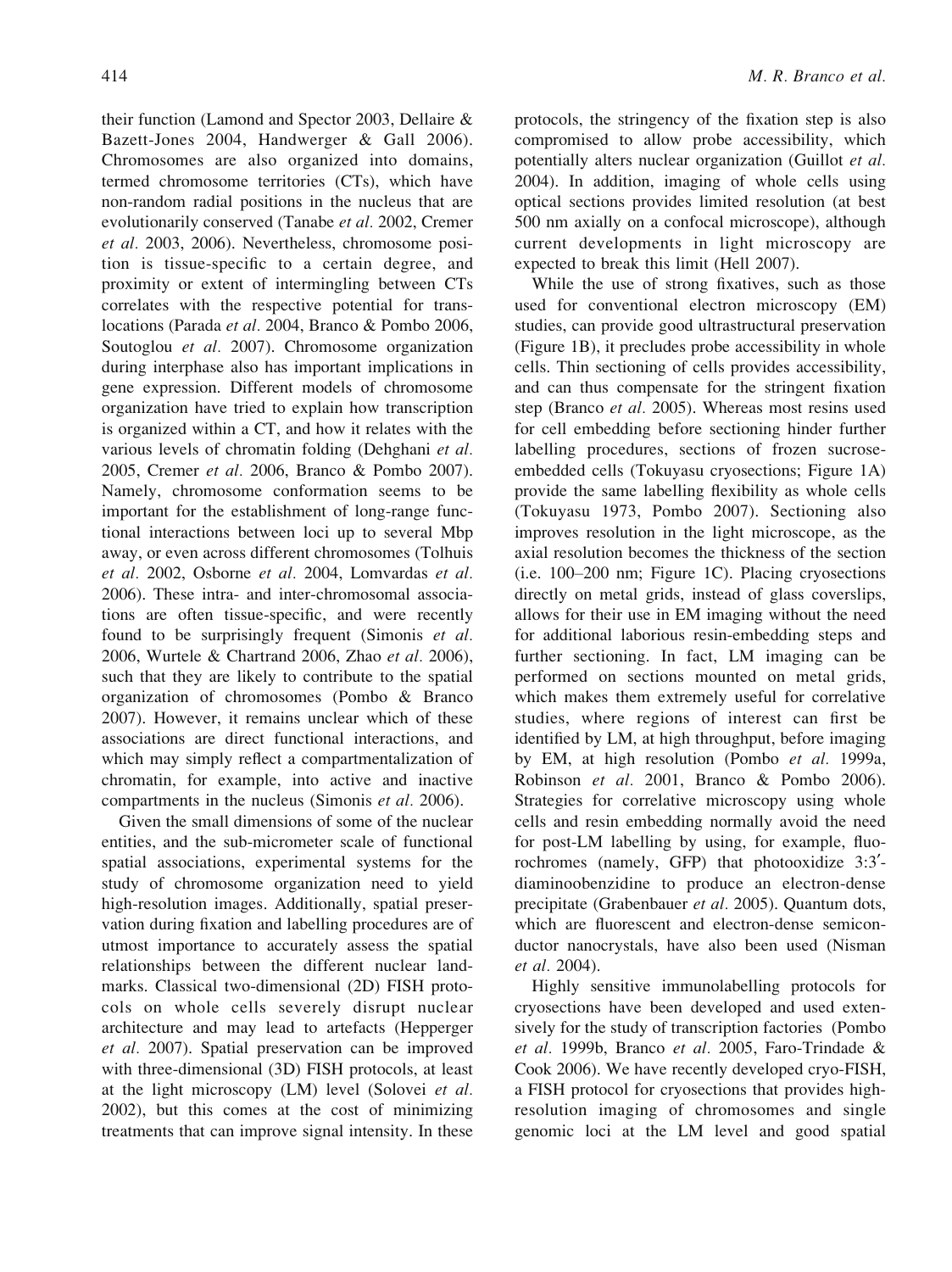

Figure 1. Tokuyasu cryosections provide optimal nuclear preservation and are compatible with high-resolution fluorescence imaging. (A) Tokuyasu cryosectioning involves chemical fixation, sucrose embedding and freezing of cells or tissues, before thin sections are cut by ultracryomicrotomy. Frozen sections are collected on sucrose drops and transferred to a solid support, and the sucrose is washed away before labelling with antibodies or nucleic acid probes. The different cellular profiles present in a cryosection (along red lines; S1-4) originate from different cells in the tissue and represent different parts of the nucleus. Pale yellow, cytoplasm; dark blue, nucleus; light blue, nucleoli; green, splicing speckles. (B) Cryosections are obtained from cells fixed in conditions that preserve cellular ultrastructure. HeLa cells were fixed as for cryosectioning, stained and Epon-embedded (Guillot et al. 2004); imaging by electron microscopy shows good preservation of membrane integrity, organelles (e.g. mitochondria) and nucleolus. Bar = 500 nm. (C) Thin cryosections provide optimal imaging conditions for high resolution and contrast on fluorescence microscopy. 3D stacks were collected from whole HeLa cells or cryosections stained with TOTO-3, a nucleic acid dye. (Adapted from Pombo (2007) with permission.)

preservation of chromatin at the nanometer scale, and that can be used for correlative EM imaging (Branco & Pombo 2006). The use of a stronger fixative than in conventional 3D-FISH protocols increases the resistance of cryosections to the harsh treatments used to improve probe accessibility and therefore signal intensity and coverage, while retaining spatial preservation of the chromatin (Branco & Pombo 2006). One disadvantage of cryo-FISH is that 3D information is lost for structures larger than the thickness of the section. As serial sectioning and reconstruction of whole cells is technically very

challenging, each cell is typically represented by a single random section, which can make difficult the quantification of large-scale parameters, such as radial position. However, the mathematical tools of stereology, which were initially developed to deal with quantification problems on electron-micrographs (Weibel 1979), can be readily applied to cryo-FISH images.

We have previously used cryo-FISH to study chromosome organization in phytohaemagglutinin (PHA)-activated human lymphocytes, and showed that CTs intermingle significantly, mostly at their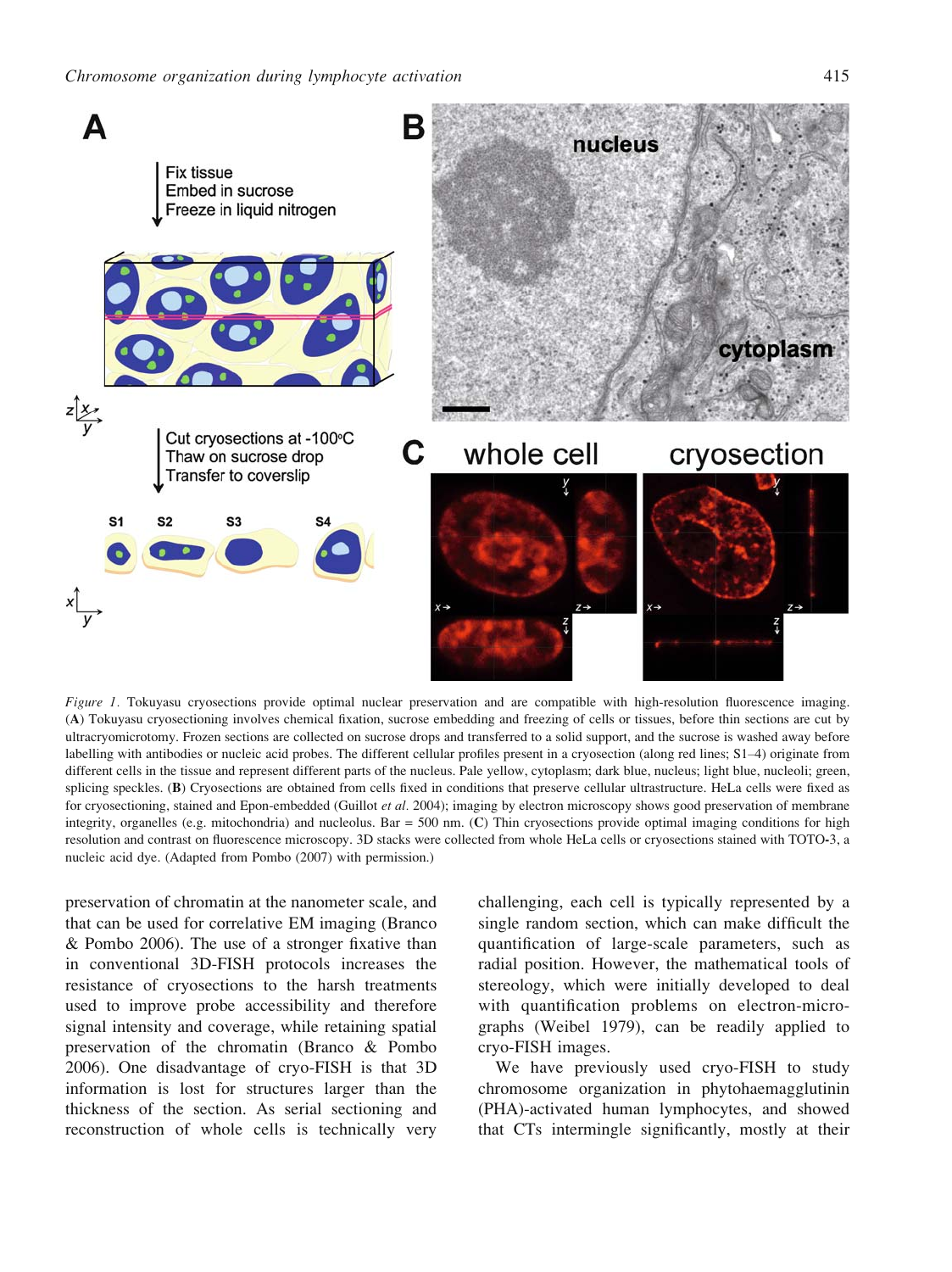edges (Branco & Pombo 2006). The amount of intermingling across different pairs of CTs correlated with their translocation potential and changed in a CT-specific fashion upon inhibition of transcription. This suggested that transcription may mediate interchromosomal associations and that these are significant enough to influence chromosome organization at least at the local level (Branco & Pombo 2006, 2007). Cryo-FISH has also been used to detect longrange interactions between individual genomic loci (Simonis et al. 2006; M. R. Branco and A. Pombo, unpublished) and to study changes in the position of genomic loci in relation to their CTs and to transcription factories (Branco & Pombo 2006, Noordermer et al. 2008).

Here we investigate differences in CT organization between resting and PHA-activated lymphocytes, in particular at the level of chromosome intermingling, but also chromosome volume and nuclear radial position. Stimulation of resting human lymphocytes with PHA increases nuclear size and causes largescale decondensation of chromatin, with concomitant transcriptional activation (Kysela et al. 2005), leading to distinct transcriptional profiles between resting and activated lymphocytes (Torelli et al. 1981). These changes that occur during lymphocyte activation are likely to depend on and influence the spatial organization of chromosomes.

### Materials and methods

### Cell culture, fixation, and cryosectioning

Human female peripheral blood mononuclear cells were purified by a Leuco-Sep Separation Media (Human; Harlan Sera-Lab, Loughborough, UK) density gradient centrifugation (500 g, 30 min). Cells were either directly processed for cryosectioning or grown in RPMI-1640 medium containing 5% heatinactivated FCS, 5 mM sodium pyruvate, 2 mM glutamine, 50 IU/ml penicillin, 50  $\mu$ g/ml streptomycin (all from Life Technologies, Paisley, UK),  $50 \mu g/ml$  $\beta$ -mercaptoethanol (Sigma, Dorset, UK), and 5  $\mu$ g/ml PHA (Sigma) for 72 h. For the preparation of cell blocks for cryosectioning, cells were fixed in 4% and then 8% paraformaldehyde in 250 mM Hepes pH 7.6 (10 min and 2 h, respectively; Guillot et al. 2004). Cell pellets were embedded in 2.1 M sucrose in phosphate-buffered saline (PBS) and frozen in liquid nitrogen as described previously (Pombo et al. 1999b). Cryosections were cut using an UltraCut UCT 52 ultracryomicrotome (Leica, Milton Keynes, UK), captured in sucrose drops, and transferred to coverslips. Sections on sucrose drops were stored at  $-20$ °C.

# Immunolabelling

For immunolabelling, cryosections were washed in PBS, incubated in  $0.1\%$  Triton X-100 in PBS (10 min), and labelled as described previously (Pombo et al. 1999b), except that PBS+ contained 0.1% casein. Serine 2 phosphorylated RNAP II was indirectly immunolabelled with H5 (1/1000; Covance, Berkeley, CA, USA).

# Cryo-FISH

Directly labelled (Rhodamine, Texas Red, or FITC) whole human chromosome paints (Qbiogene, Cambridge, UK) were corrected for low-level background by addition of human Cot1 DNA (Roche; 1.7 or 3.3  $\mu$ g/ $\mu$ l final concentration), denatured at 70°C for 10 min, and re-annealed at  $37^{\circ}$ C for 30 min before hybridization. After washing with PBS, cryosections were incubated at  $37^{\circ}$ C with 250  $\mu$ g/ml RNase A (1 h), treated with 0.1 M HCl (10 min), dehydrated in ethanol  $(30-100\%$  series, on ice, 3 min each), heat-denatured (8 min,  $80^{\circ}$ C) in 70% deionized formamide in  $2 \times$  SSC, and dehydrated as above, before probe was added. Hybridization was carried out at  $37^{\circ}$ C for  $>40$  h. Post-hybridization washes were as follows:  $50\%$  formamide in  $2 \times$  SSC 42<sup>o</sup>C  $(3 \times$  over 25 min),  $0.1 \times$  SSC  $(60^{\circ}C, 3 \times)$  over 30 min), and  $4 \times$  SSC with 0.1% Tween-20 (42°C, 10 min). Nuclei were counterstained with 2  $\mu$ M TOTO-3 or 20 ng/ml DAPI in PBS/0.1% Tween-20 and coverslips were mounted in Vectashield (Vector Laboratories, Peterborough, UK).

# **Microscopy**

For confocal laser scanning microscopy, images were collected sequentially on a Leica TCS SP2 (100X PL APO 1.40 oil objective) equipped with argon (488 nm) and HeNe (543 nm; 633 nm) lasers, or a Leica TCS SP1 (100X PL APO 1.35 oil objective) equipped with UV (351/364 nm), argon (488 nm),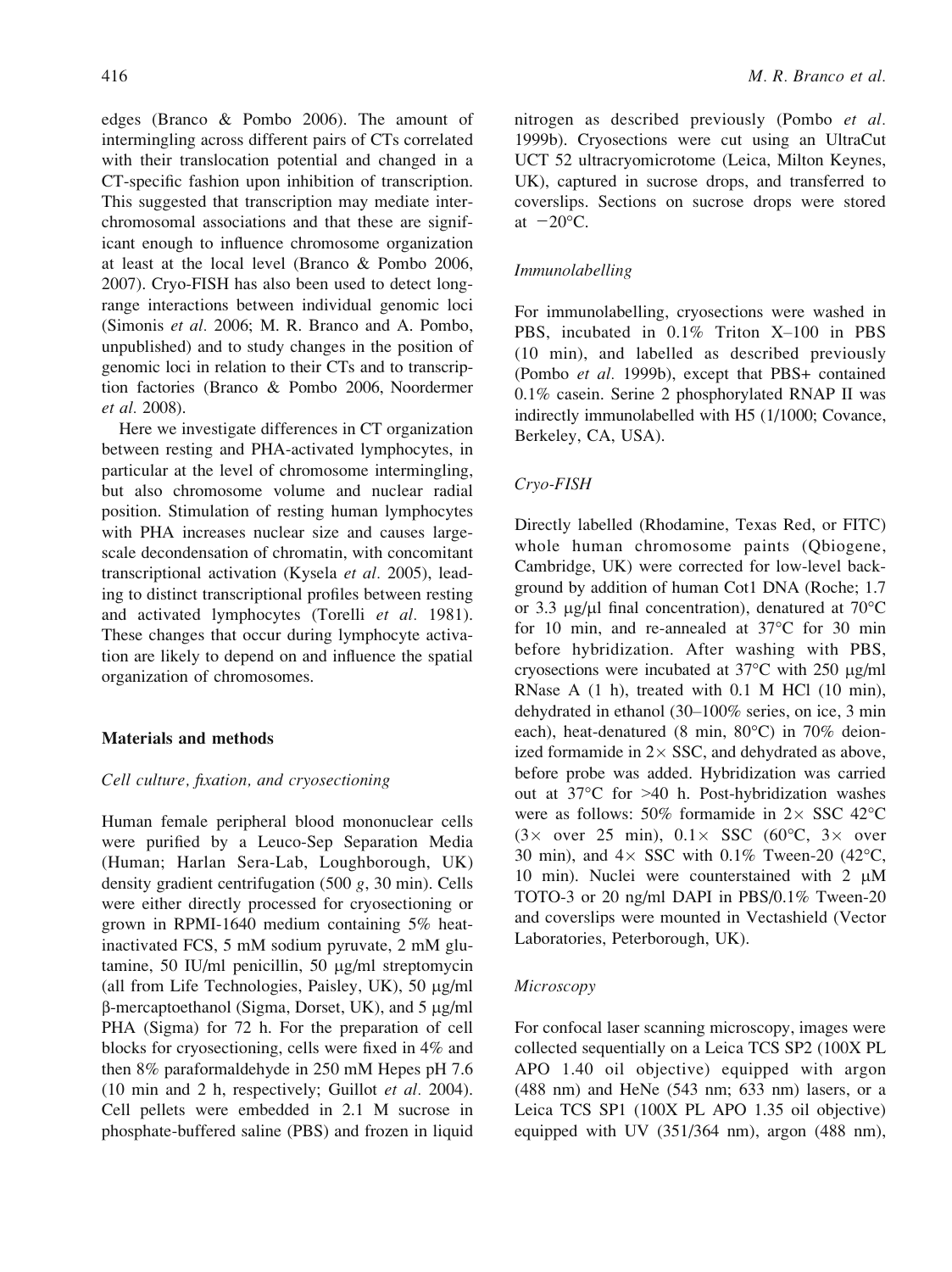krypton (568 nm) and HeNe (633 nm) lasers. For wide-field LM, images were collected sequentially on a Delta-Vision Spectris system (Applied Precision, Issaquah, WA, USA) equipped with an Olympus IX70 wide-field microscope (100X UPlanFl 1.3 oil objective), a CCD camera, and the following filters: DAPI, FITC, RD-TR-PE, CY-5, CFP, YFP. No bleedthrough was detected in these conditions. The use of ultrathin cryosections allows for the use of wide-field microscopy with no reduction in axial  $(z)$  resolution and only a small reduction in lateral resolution (Pombo et al. 1999a).

#### Image analysis and measurements

Images were manually thresholded in Adobe Photoshop (Adobe Systems, Edinburgh, UK) to define masks for nuclei or CTs. Threshold values were chosen empirically so that the entire CT was selected but no widespread nuclear background was included (see Supplementary Figure S1). Independent threshold selection by four different people has shown that this variability is in the same order of magnitude as the variability obtained across independent experiments (Branco & Pombo 2006).

CT and intermingling volumes were calculated according to stereological methods (Weibel 1979) after collecting random images of nuclear sections. CT or intermingling areas were averaged across all sections and divided by the average of the nuclear areas. This ratio  $(R)$  is equivalent to the ratio of the respective average volumes, as shown here:

$$
\frac{A_{\text{ROI}}}{A_{\text{NUC}}} = \frac{t \times A_{\text{ROI}}}{t \times A_{\text{NUC}}} = \frac{V_{\text{ROI}}}{V_{\text{NUC}}} = R
$$

where  $A_{\text{ROI}}$  is the average CT or intermingling area,  $A_{\text{NUC}}$  is the average nuclear area,  $V_{\text{ROI}}$  and  $V_{\text{NUC}}$  are the corresponding average volumes, and  $t$  the section thickness. Using average section volumes for  *gives* the same result as using average whole-nuclei volumes if enough random sections from different cells are included in the calculation. To obtain several values for  $R$  within one hybridization experiment (to allow statistical analysis), images were randomly grouped and  $R$  was calculated for each group. Standard deviations remained constant with increasing number of groups until a group size was reached at which  $R$  did not contain enough informa-

tion and the standard deviation increased abruptly. The highest number of groups before this increase was used. Group size varied between different chromosome pairs, averaging 55 sections per group, and up to 4 groups were used in an experiment (a total of 57 to 211 sections were analysed in individual experiments). Standard deviations obtained by this method were consistent with standard deviations between independent hybridization experiments.

For the measurement of CT radial position, we developed an algorithm in MatLab (The MathWorks, Inc., Natick, MA, USA) that first uses the thresholdbased masks of each nuclear section to calculate their radii. After estimating the axial position of each section based on the 3D average nuclear radius, it predicts the area that each of ten 3D concentric shells should occupy in that section. Masks are then generated by an interpolation algorithm so that each shell has the same shape as the section, and occupies the predicted area (Figure 5B). Fluorescence intensities of the chromosome paints are then measured for each shell and plotted against the nuclear radius (Figure 5C). For a large enough group of sections, an average radial position can be obtained from this distribution, which allows for the calculation of standard deviations across groups of sections. The same groups of sections defined for intermingling analysis were used to obtain independent measurements of the average CT radial position.

The sequential subtraction method was used to obtain a distribution of 3D nuclear radii from a population of random cryosections (Weibel 1979). Upon sectioning, each nucleus gives rise to a series of differently sized sections such that a polar section from a larger nucleus can have the same size as an equatorial section from a smaller nucleus. The sequential subtraction method aims to discard the contribution of all polar sections from the distribution of section sizes, leaving only the equatorial sections, which represent the true size of the 3D population. From the distribution of section sizes, the histogram class corresponding to the largest sections is assumed to be from equatorial sections of the largest nuclei. The expected frequency of polar sections generated by the sectioning of these nuclei is calculated and subtracted from the distribution (see Supplementary Figure S2). The next largest size category can then be assumed not to contain any polar sections, and the same steps are carried out sequentially for all size categories, after which only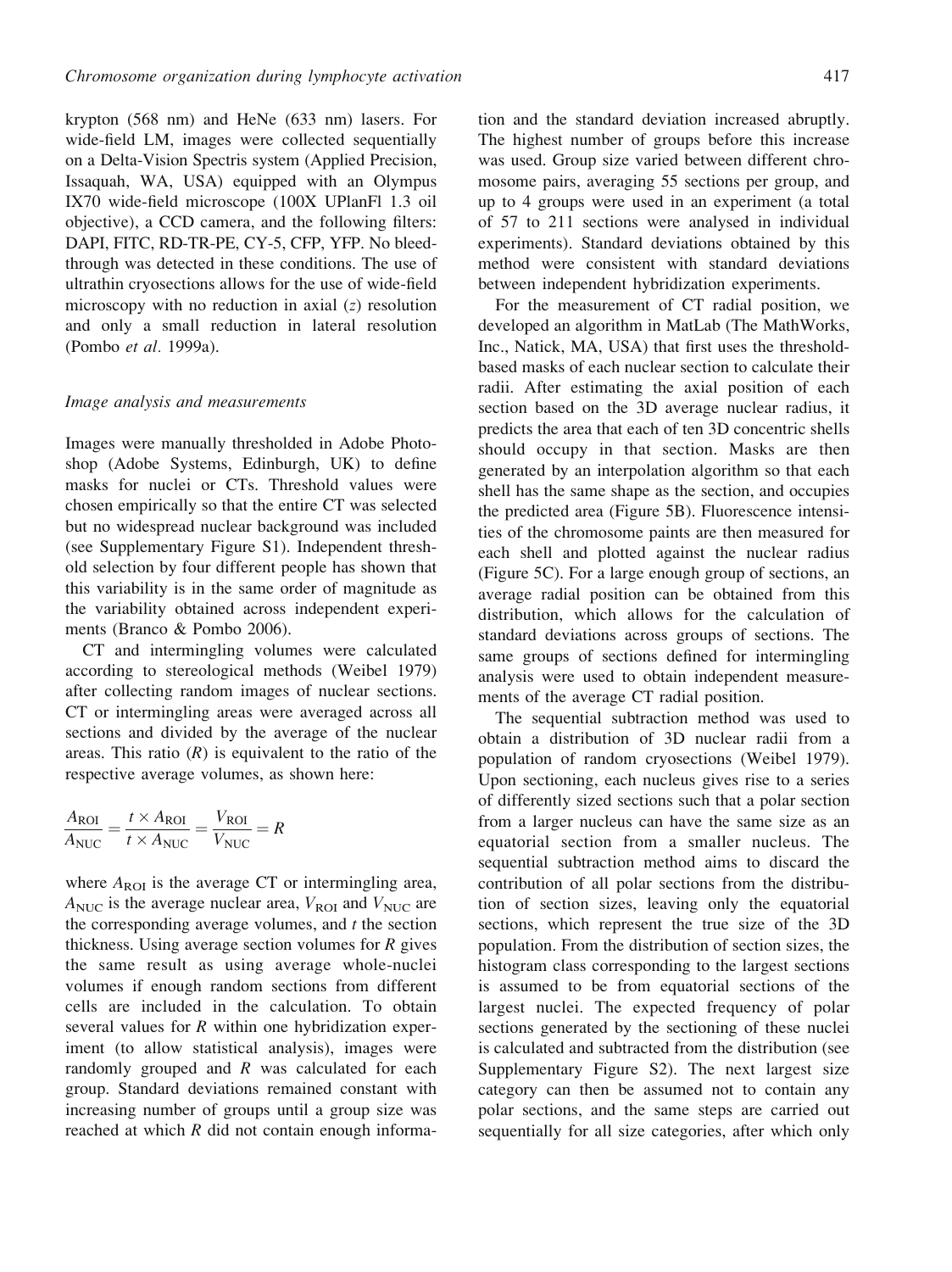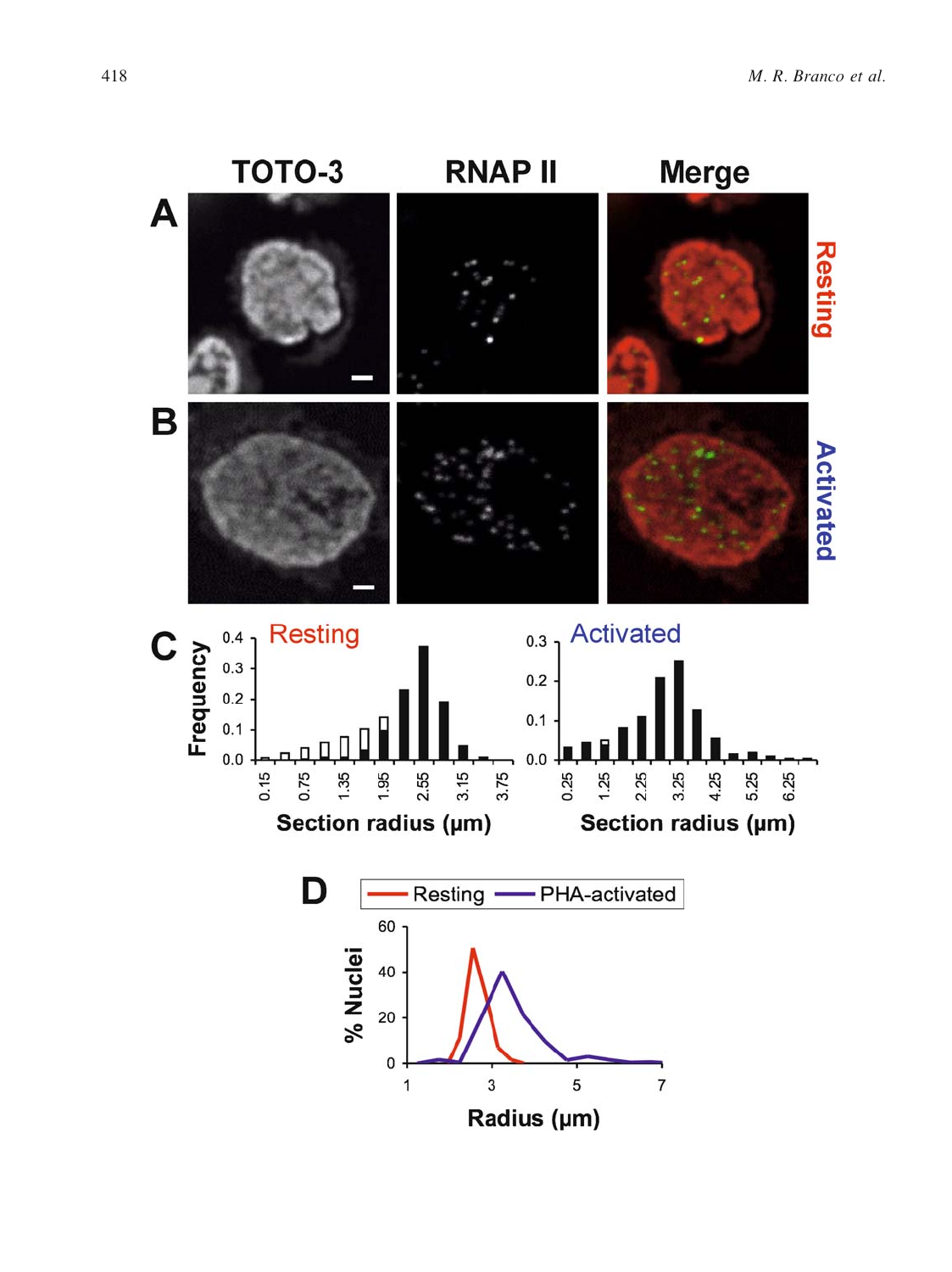the sizes of equatorial sections will be represented in the final size distribution.

### Statistical analyses

Statistical analyses were performed using factorial analysis of variance (ANOVA) in SAS software (v. 9.1). Statistically significant levels were 0.05 and 0.10 for main effects and interactions, respectively. Assumptions for the ANOVA model, i.e. constant variance and normal distribution of residuals, were confirmed by graphical diagnostic tests. Comparisons of differences in intermingling, volume and position between resting and activated samples were performed with Student's  $t$ -test using the estimates from the ANOVA models. Level of significance was 0.05.

#### Results

 $\blacktriangleleft$ 

# Morphological and transcriptional changes upon PHA-activation of human lymphocytes

The first noticeable change that occurs upon activation of resting human lymphocytes by PHA is an increase in nuclear volume. To quantify this difference, we used a stereological algorithm named the sequential subtraction method (Weibel 1979), which is suitable for the analysis of sections from round nuclei. Using experimental measurements of radii from the population of random nuclear sections, the sequential subtraction method allows estimation of the distribution of 3D radii in the original cell population from which sections were cut. For each cell type, the radii of nuclear sections were measured after staining with DAPI or TOTO-3 and the corresponding distribution of radii of the 3D cell population was calculated (Figure 2). As expected, resting cells have smaller nuclei than activated cells, with average radii of  $2.7 \pm 0.3$  and  $3.5 \pm 0.8$  um, respectively ( $p < 0.0001$ :  $n = 309$  and 317 nuclear sections for resting and activated cells, respectively). This is translated into an  $\sim$  2-fold increase in nuclear volume upon activation of resting lymphocytes (from 82 to 180  $\mu$ m<sup>3</sup>). These results are in accordance with values obtained before and after concavalin A activation (Dardick et al. 1981), but differ from recent measurements of PHA-activated cells based on the identification of equatorial sections from resin-embedded EM samples (Kysela et al. 2005). The increase in nuclear size accompanies the largescale chromatin decondensation that is associated with an increase in transcriptional activity. In fact, the number of foci containing the active form of RNAP II in activated cells is notably higher than that in resting lymphocytes (Figure 2A,B).

#### Effect of activation on CT volume and intermingling

States of transcriptional activity or silencing are thought to be a major determinant for the establishment of interchromatin associations, but it is unclear what the influence of such associations is on the conformation and interaction between CTs in cells with different transcriptional states. For example, the higher transcriptional activity of activated cells might yield more functional interchromatin associations in this cell population when compared with resting cells. We envisaged that CT intermingling might be lower in activated cells if more intrachromosomal associations that stabilize CT conformation were present, and conversely higher if more interchromosomal associations existed. Using cryo-FISH, we have previously found that CTs intermingle significantly in nuclei of activated lymphocytes (Branco & Pombo 2006, see also Figure 3D–F). We therefore tested whether CTs in resting cells intermingle to a

Figure 2. Changes in nuclear volume and transcriptional activity upon activation of resting lymphocytes. (A, B) The serine 2 phosphorylated form of RNAP II was immunolabelled in cryosections of resting (A) and PHA-activated (B) human lymphocytes, and counterstained with TOTO-3. Upon activation of resting cells, the number of active RNAP II foci increased concomitantly with the nuclear enlargement and transcriptional activation. Bars = 1  $\mu$ m. (C, D) To measure the 3D radius of the nucleus in the two cell populations, the radii of nuclear sections of resting and activated lymphocytes were measured after staining with DAPI or TOTO-3 ( $n \geq 309$  nuclear profiles; (C)). The sequential subtraction method (Weibel 1979) was applied to account for the contribution of polar sections in the distribution. Solid bars represent the distribution of the measured nuclear profiles; open bars represent missing polar sections, as predicted by the sequential subtraction method. The values on the x-axes represent the average class size (note that the x-axes are different between the two histograms). From the frequencies of nuclear section radii, a distribution of 3D radii for both cell types was obtained (D), showing a difference that is translated into an  $\sim$ 2-fold difference in volume between resting and activated lymphocytes.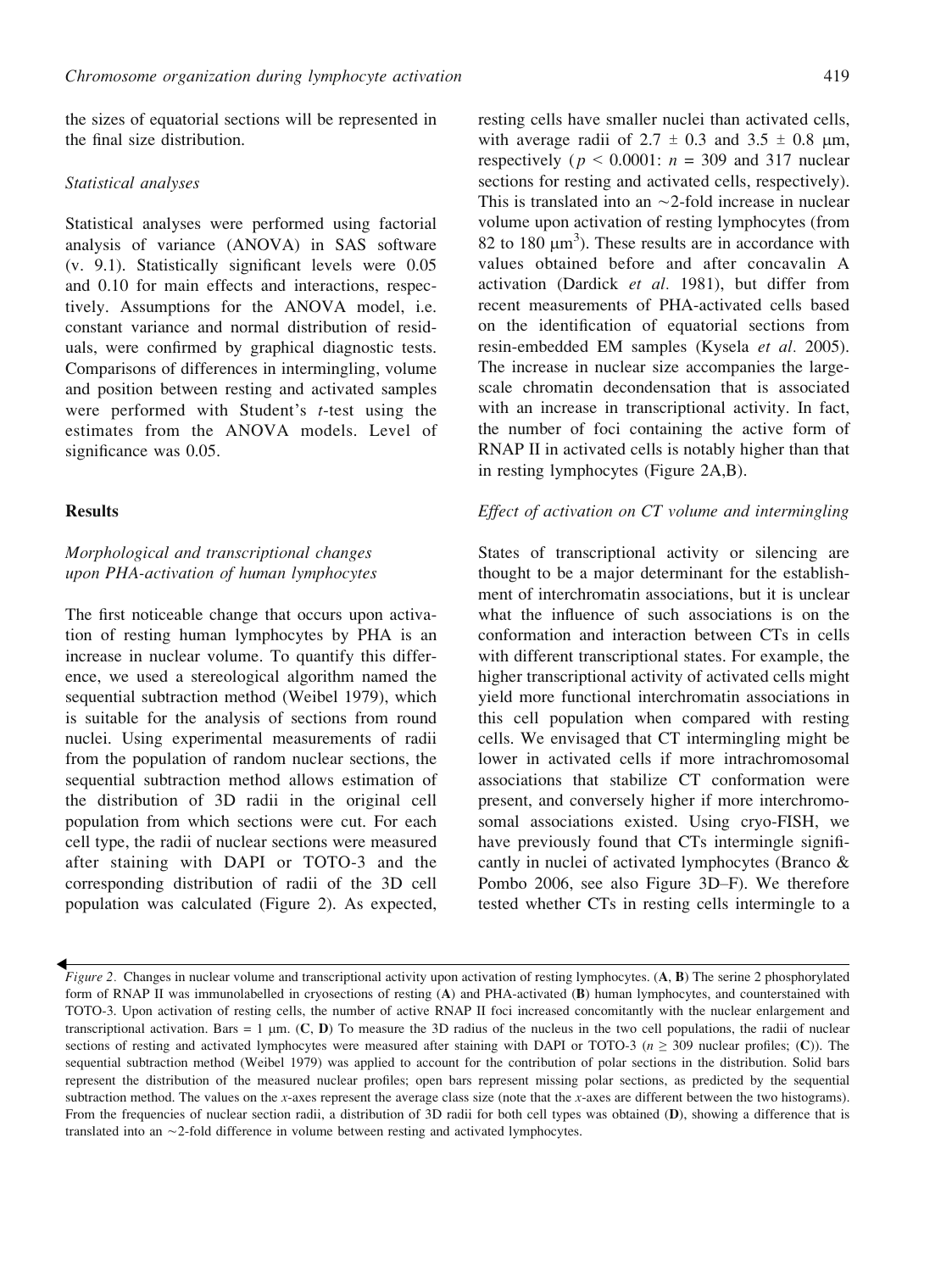

Figure 3. Chromosome intermingling in resting and activated lymphocytes. Chromosomes were painted in cryosections of resting (A-C) and PHA-activated (D-F) human lymphocytes and visualized by light microscopy. Examples of nuclear sections (blue) containing two intermingled chromosomes (green and red) are shown (A, D). Intermingling is best seen on greyscale images after the mask for one chromosome (white line) is overlaid on the image of the other chromosome  $(A'-C, D'-F)$ . The intersection between masks for both chromosomes is shown on the merged images (yellow line), representing areas of intermingling. Bars = 1  $\mu$ m (A, D) and 0.5  $\mu$ m (A $\dot{-}$ C,  $D'$ -F).

similar extent, or whether differences in nuclear volume and transcriptional activity could prevent or otherwise favour intermingling. We performed cryo-FISH on sections of resting human lymphocytes using several pairs of whole chromosome paints and identified nuclear profiles with overlapping signals after imaging on the LM, as described previously (Figure  $3A-C$ ; Branco & Pombo 2006). Chromosomes in resting cells appeared to have a similar propensity for intermingling as those in activated cells, with intermingling occurring mostly at the edges of CTs and to varying levels. We then quantified intermingling volumes for nine different pairs of chromosomes, using a simple stereological principle, which yields values that are directly normalized to nuclear volume (Figure 4A; Supplementary Table S1). Differences in relative intermingling volumes were observed between the two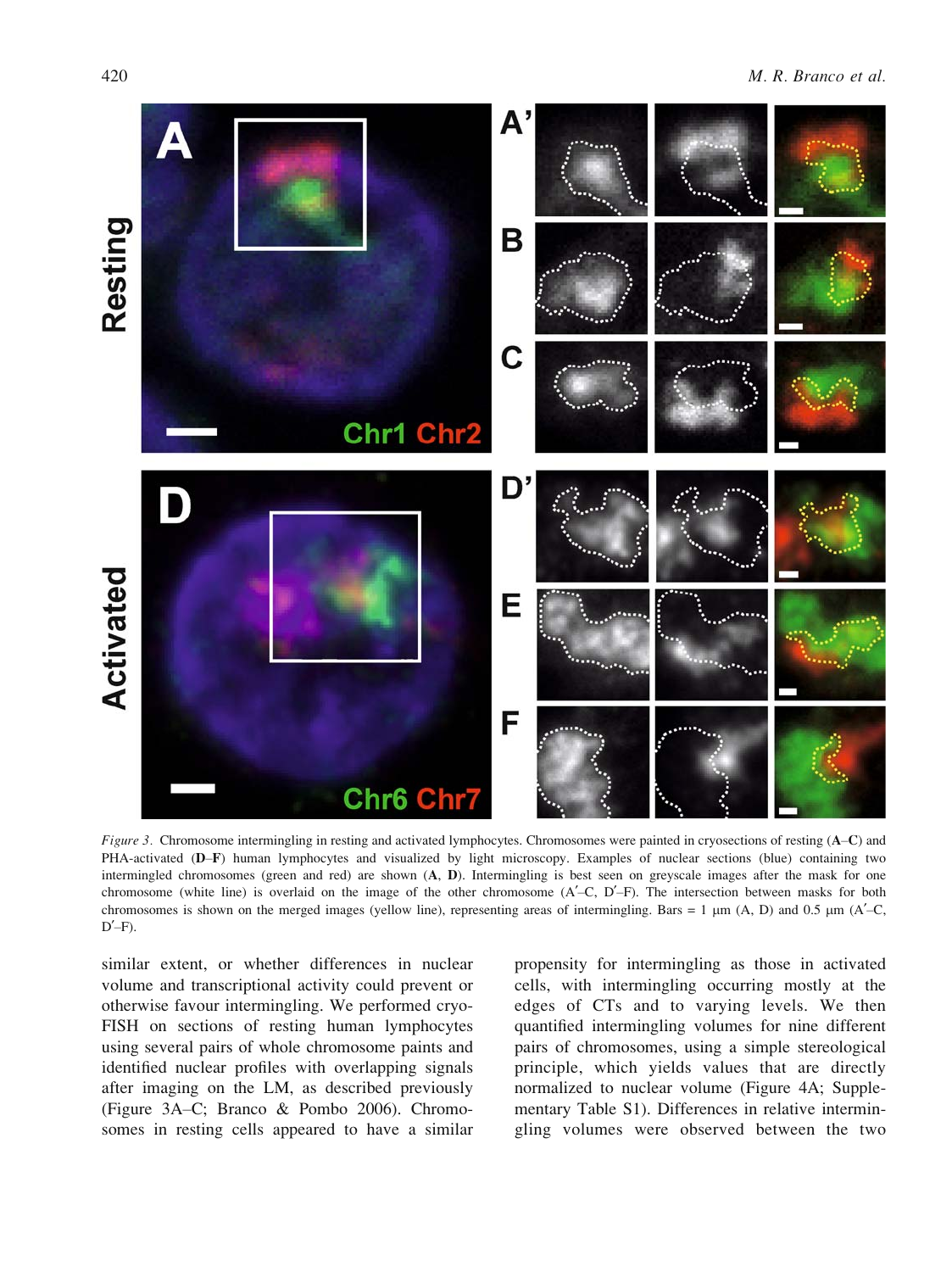

Figure 4. Differences in CT intermingling and volume between resting and activated lymphocytes. (A, B) After performing cryo-FISH on resting and activated lymphocytes, intermingling (A) and CT (B) volumes were measured. Note that the values are normalized to the respective nuclear volumes. (C, D) To obtain absolute values of intermingling and CT volumes, the relative values were multiplied by the average nuclear volume of the corresponding cell population (see text). \*p < 0.05; \*\*p < 0.01;  $\sharp p$  < 0.001;  $\sharp pp$  < 0.0001. Error bars represent standard deviations.

cellular states, with various pairs of chromosomes displaying a smaller extent of relative intermingling in activated cells. In fact, ANOVA testing showed that the overall effect of activation on relative intermingling was statistically significant ( $p < 0.0001$ ), but that there were also specific changes for individual chromosome pairs ( $p = 0.03$ : interaction between the variables 'activation' and 'chromosome pair'). Pairwise comparisons showed that chromosome pairs  $1 \& 21$ ,  $1 \& 2$  and  $1 \& 4$  had significantly smaller relative intermingling values in activated than in resting cells. Pairs  $1 \& 22$  and  $2 \& 3$  showed less significant decreases ( $p = 0.08$  and 0.11, respectively). To test whether changes in relative CT volume (i.e., normalized to nuclear size) during lymphocyte activation could explain the observed differences in chromosome intermingling between the two cellular states, we measured the volumes of the CTs tested for intermingling in resting and activated cells (Figure 4B; Supplementary Table S2). PHA

activation caused an overall decrease in relative CT volumes ( $p \le 0.0001$ ), with chromosomes 2, 4 and 5 showing significantly smaller relative volumes in activated cells than in resting lymphocytes. Chromosome 21 also showed a large, nearly statistically significant difference ( $p = 0.054$ ). These changes in relative CT volumes are likely to contribute to the observed differences in intermingling, e.g., the decrease in the relative volume of chromosome 2 could justify the corresponding decrease in intermingling for the pair  $1 \& 2$ . On the other hand, the intermingling between chromosomes 5 and 13 did not change, despite the nearly 2-fold decrease in the relative volume of chromosome 5. This may be due to other concomitant changes that occur during activation, for example, at the level of CT position or functional associations with neighbouring CTs.

To gain further insights into the dynamic changes that occur during lymphocyte activation in terms of chromosome volumes and intermingling, we used the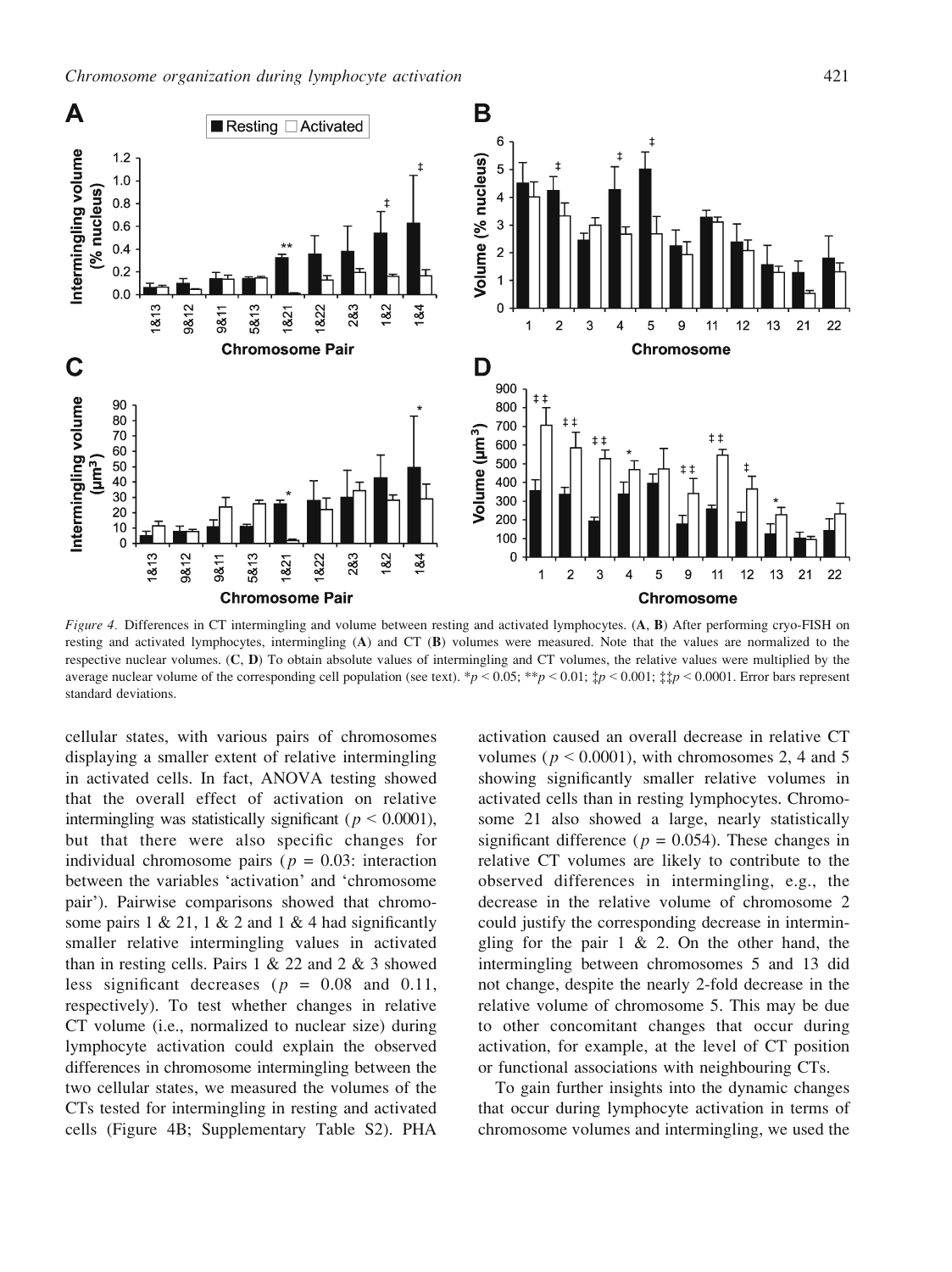average nuclear volumes measured above for resting and activated cells (Figure  $3A-C$ ) to calculate absolute values for intermingling and chromosome volumes (Figure 4C,D; Supplementary Tables S1 and S2). As expected, most chromosome volumes are larger in activated cells than in resting cells ( $p \leq$ 0.0001), reflecting the overall chromatin decondensation that occurs upon activation (Figure 4D). Nevertheless, this effect was chromosome-specific ( $p \le 0.0001$ : interaction between the variables 'activation' and 'chromosome'), and three of the chromosomes analysed showed no statistically significant differences in volume (5, 21 and 22). This suggests that, although the volume of many CTs accompanies the nuclear enlargement during activation with a proportional increase in size, others do not decondense as much. Absolute intermingling volumes did not show an overall change upon

activation ( $p = 0.4$ ), although specific effects were still observed for pairs  $1 \& 21$  and  $1 \& 4$ , where there was a statistically significant decrease in absolute intermingling volume (Figure 4C). The overall decondensation of CTs in the absence of changes in absolute intermingling suggests that a smaller fraction of chromatin from each CT intermingles in activated cells, although this would have to be confirmed by analysing a larger sample of chromosome pairs. One possibility to explain the maintenance of absolute intermingling is that the overall expansion of the CTs that occurs upon activation is not proportional to the increase in nuclear volume (as suggested by the overall decrease in relative CT volumes; Figure 4B), leading to a larger nuclear space being available to CTs. Interestingly, all observed effects involved changes specific to each CT or CT pair, suggesting a relationship with gene-



Figure 5. Measuring 3D radial position of CTs in cryosections. (A) The nucleus was divided into ten concentric shells, whose distribution in each section (right) depends on its axial position in relation to the 3D nucleus (left). (B) A MatLab algorithm was developed that estimates the axial position of each section in a cryo-FISH experiment (top; chr 1 in green and chr 22 in red) and produces masks for each shell (bottom) in accordance with the axial position. Bar =  $2 \mu m$ . (C) The fluorescence intensity of each CT in each shell is measured and compared with the total intensity across the nucleus. The example shows chr 22 in a more central position than chr 1.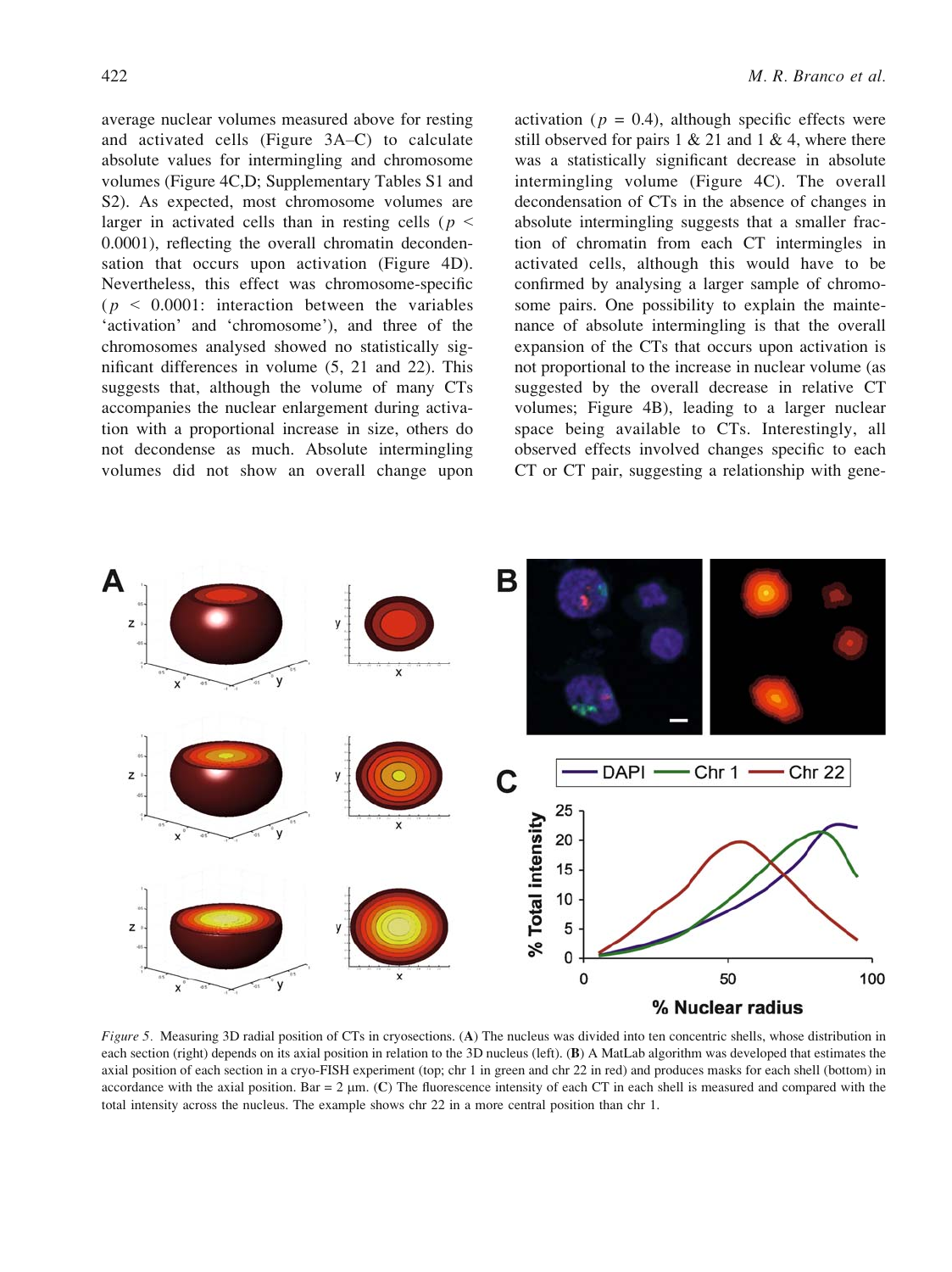

Figure 6. The radial position of all CTs in activated female lymphocytes, as seen by cryo-FISH. (A) After performing cryo-FISH on cryosections of activated lymphocytes, the average 3D radial position for all chromosomes was measured. The average radial position is represented as a percentage of the nuclear radius, such that 0 corresponds to the centre and 100 to the edge. The dotted line represents the average radial position for all chromatin, as stained by DAPI. (B) CT radial position shows a strong correlation with gene density, as seen for chromosomes labelled by 3D-FISH (Cremer et al. 2001). (C) CT radial position also has a mild correlation with chromosome volume. Error bars represent standard deviations.

specific activation of transcription during PHA stimulation.

**Gene density** 

# Activation-induced changes in the radial position of CTs

The observation that lymphocyte activation led to chromosome-specific changes in intermingling and volume led us to investigate whether changes in radial position of CTs might create particular

chromosome neighbourhoods that could influence chromosome intermingling. Chromosomal gene density and radial position are known to correlate in PHA-activated lymphocytes (Cremer et al. 2001, Croft et al. 1999), which could be driven by the profile of gene expression in each chromosome and the organization of transcription in the nucleus (Bridger et al. 2000, Parada et al. 2004). We first tested whether chromosomes labelled by cryo-FISH in activated lymphocytes exhibited the same positioning

Volume (% nucleus)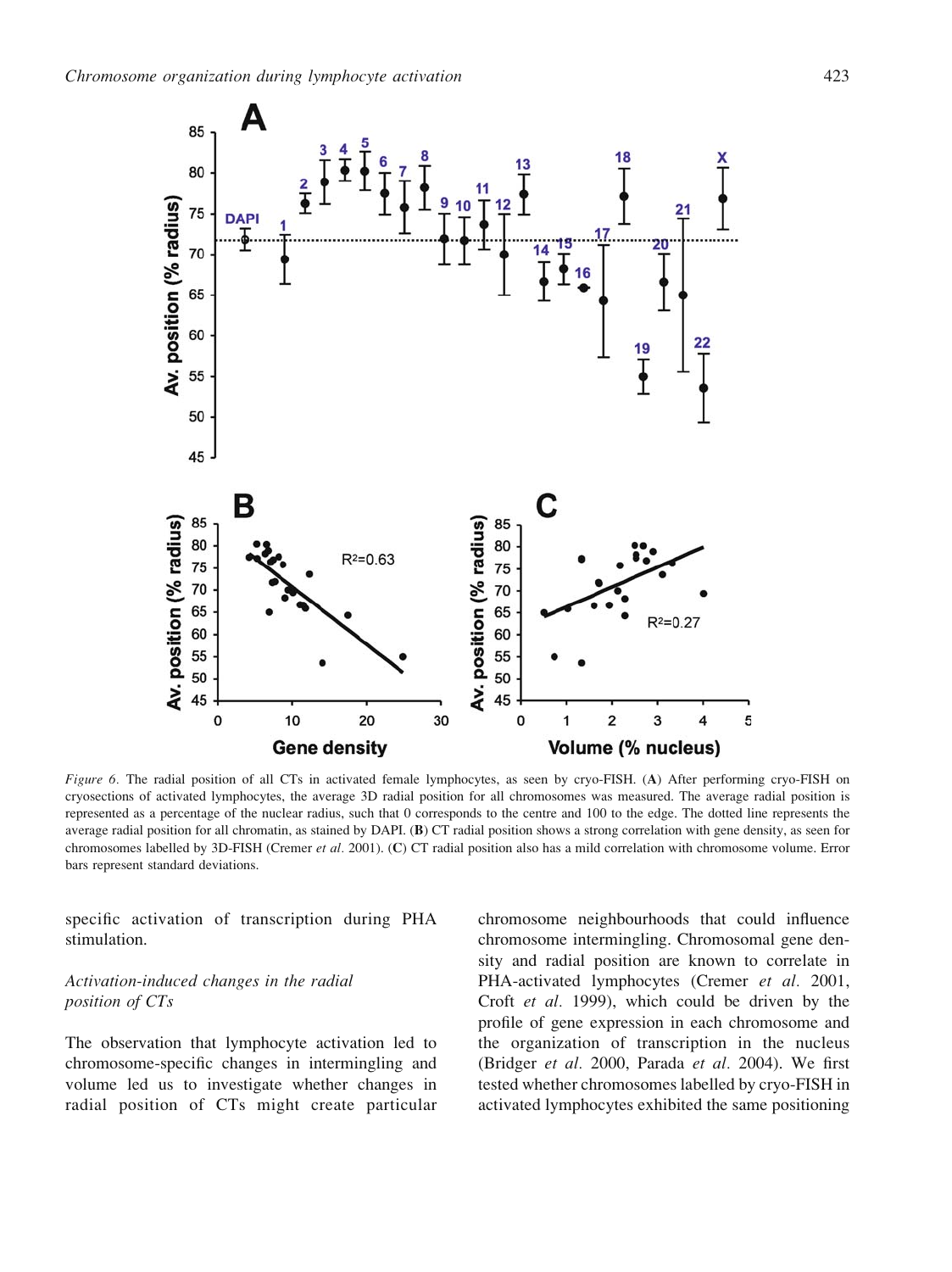pattern as those labelled by 3D-FISH. For this purpose, we used a measuring principle previously developed by Cremer and colleagues, in which the nucleus is divided into concentric shells and the intensity of the respective chromosome paint is measured within each shell, thus obtaining a distribution of intensities along the nuclear radius (Cremer et al. 2001). The sections analysed were not consecutive sections of the same cells, but random sections of a large cell population, imposing a difficulty in estimating the radial position in 3D. To overcome this limitation, we first estimated the axial position  $(z)$  of each section, based on its radius  $(r)$ and on the average 3D nuclear radius (R):  $z = \sqrt{R^2 - 1}$  $r<sup>2</sup>$ ). Based on the estimated axial position, the distribution of the shells in each section was obtained (Figure 5A,B), and the chromosome painting intensities were measured for each shell (Figure 5C). When applied to cryo-FISH images, this method yielded a complete set of average radial positions for all chromosomes in PHA-activated female lymphocytes (Figure 6A; Supplementary Table S3). As described previously, the average radial position shows a strong correlation with gene density  $(R^2 =$ 0.64), with gene-rich chromosomes preferentially located in the nuclear interior (e.g. chromosome 19), and gene-poor chromosomes at the periphery (e.g. chromosome 18; Figure 6B). Past studies have also shown a correlation with the DNA content of each chromosome, which is probably a result of geometrical constraints, given that larger chromosomes are more likely to be located in the larger nuclear periphery than at the interior (Cremer et al. 2001). To test this correlation, we plotted the average radial position against the measured CT volumes directly, instead of DNA content, which showed a mild correlation ( $R^2 = 0.27$ ; Figure 6C). Multiple regression analysis shows that both gene density and CT volume make a significant contribution to radial position ( $p < 0.0001$  and  $p = 0.008$ , respectively). To test for differences between resting and activated cells, we measured the radial positions of the 11 chromosomes analysed above in resting lymphocytes. Activation did not have an overall effect on CT radial position ( $p = 0.4$ ), but specific differences were detected between the two cell populations (Figure 7; Supplementary Table S3). Although CT position also correlates with gene density in resting lymphocytes ( $R^2 = 0.66$ : versus  $R^2 = 0.54$  for the same chromosomes in activated cells), two chromosomes (1 and 3) are significantly more peripherally positioned in activated cells than in resting cells (and perhaps chromosome 5,  $p = 0.07$ ), whereas chromosome 21 becomes more centrally positioned upon activation. Note that the average relative radial distribution of chromatin (DAPI) was the same in the two cellular states, showing that the method for measuring radial position from cryosections is not affected by differences in mean and variance of the nuclear size between the two populations (see Figure 2D).

The different radial CT positions observed between resting and activated cells may be a consequence of a different network of interactions of chromo-



Figure 7. Differences in CT radial position between resting and activated lymphocytes. The 3D radial position of CTs tested for intermingling was measured in nuclear sections of resting lymphocytes as before, and compared with the radial distribution in activated cells.  $**p < 0.01$ . Error bars represent standard deviations.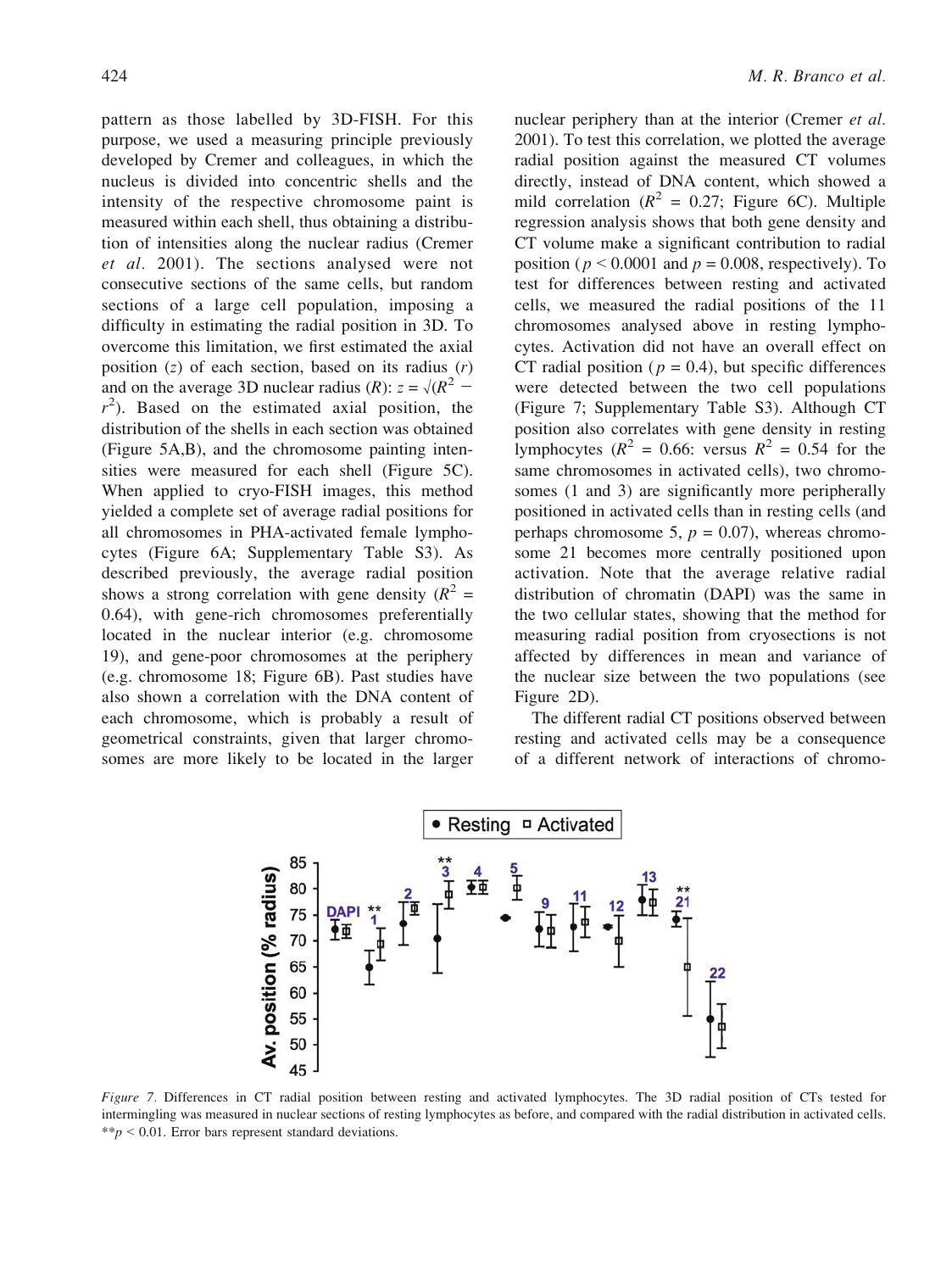somes with nuclear landmarks and/or other chromosomes between the two cell types. Differences in radial position may also affect the amount of intermingling between specific pairs of CTs. However, computer simulations using the spherical chromatin domain (SCD) model and applying two different radial position models (one random and one gene density-correlated; Kreth et al. 2004) show little difference in intermingling across chromosome pairs (G. Kreth and C. Cremer, personal communication). It remains possible that with inclusion of information on different compaction levels of gene-rich and genepoor domains in the SCD model, more striking differences would be observed.

#### **Discussion**

Activation of resting human lymphocytes by PHA leads to reprogramming of the transcriptional repertoire (Torelli et al. 1981). This generalized activation has dramatic consequences on nuclear organization, including chromatin decondensation and concomitant nuclear enlargement (Kysela et al. 2005). We found that lymphocyte activation also results in specific changes in the organization of individual CTs, at the level of intermingling, CT volume and radial position, which may reflect an adaptation to the new transcriptional program. It is possible that at least some of the differences observed upon PHA activation (namely at the level of intermingling) involve changes in intra- and interchromosomal associations, similar to what seems to occur upon transcription inhibition of activated lymphocytes (Branco & Pombo 2006). However, the nuclear enlargement, overall chromatin decondensation, and changes in the volume and radial position of individual CTs are also likely to contribute to changes in intermingling.

The total amount of intermingling in resting cells seems to involve a larger amount of chromatin than that in activated cells, given that the relative intermingling (i.e., normalized to nuclear volume) was generally higher. An expansion of the present study involving a larger number of chromosome pairs would be necessary to confirm this hypothesis. Nevertheless, it is tempting to attribute a functional significance to this observation, since a decrease in intermingling can be seen as a protective mechanism to prevent chromosome translocations. Interestingly,

DNA damage increases during T lymphocyte activation as part of a mechanism for controlled cell death (Gabdoulkhakova et al. 2007). The decrease in CT intermingling could therefore reduce the risk of translocation formation in a high DNA damage environment that could otherwise lead to cancer.

We have shown here how cryo-FISH can be used as a high-resolution approach for the study of chromosome organization on spatially well-preserved cells. We also show that limitations in quantification using random sections can be overcome by the application of simple stereological methods. An important strength of cryo-FISH that was not demonstrated here is its easy adaptability to EM studies, which can be done correlatively with LM (Branco & Pombo 2006). The reduction in the time requirement and technical difficulties that hinder the preparation of conventional EM samples opens the doors for the study of different aspects of nuclear organization (e.g. spatial associations between genomic loci and nuclear landmarks) at the nanometer level.

#### Acknowledgements

We thank Rainer Sachs, Gregor Kreth and Christoph Cremer for help, and the Medical Research Council (UK) and Fundação para a Ciência e a Tecnologia (Portugal) for funding.

#### References

- Branco MR, Pombo A (2006) Intermingling of chromosome territories in interphase suggests role in translocations and transcription-dependent associations. PLoS Biol 4: e138.
- Branco MR, Pombo A (2007) Chromosome organization: new facts new models. Trends Cell Biol 17: 127-134.
- Branco MR, Xie SQ, Martin S, Pombo A (2005) Correlative microscopy using Tokuyasu cryosections: applications for immunolabeling and in situ hybridization. In: D. Stephens, ed. Cell Imaging. Bristol UK, Scion.
- Bridger JM, Boyle S, Kill IR, Bickmore WA (2000) Re-modelling of nuclear architecture in quiescent and senescent human fibroblasts. Curr Biol  $10: 149-152$ .
- Cremer M, von Hase J, Volm T et al. (2001) Non-random radial higher-order chromatin arrangements in nuclei of diploid human cells. Chromosome Res 9: 541-567.
- Cremer M, Kupper K, Wagler B et al. (2003) Inheritance of gene density-related higher order chromatin arrangements in normal and tumor cell nuclei. J Cell Biol 162: 809-820.